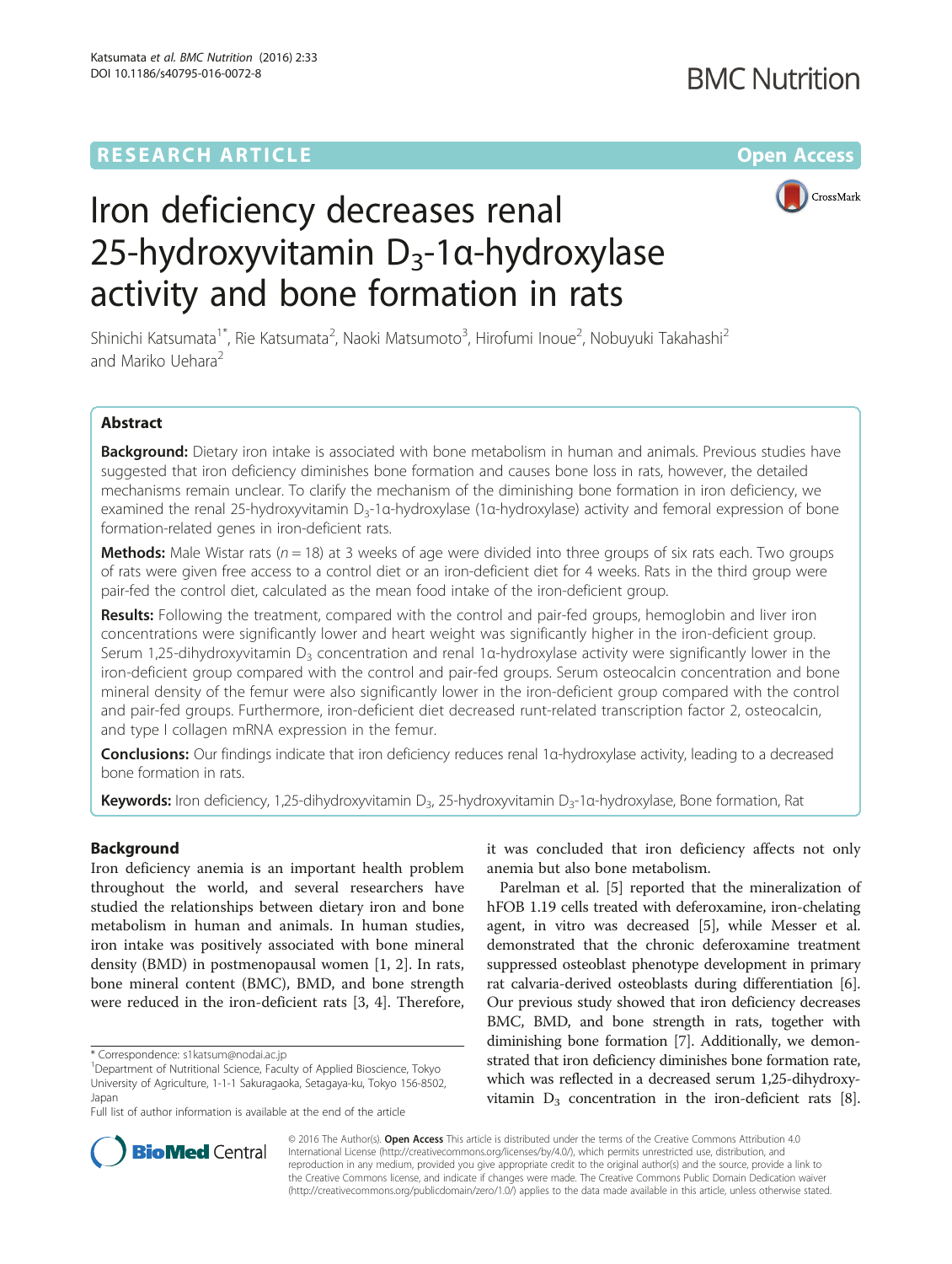Therefore, iron deficiency-induced bone loss may be due to the diminished bone formation, though the detailed mechanisms remain unclear. Furthermore, the influence of iron deficiency on the bone formation-related mRNA expression levels in rats have not been investigated.

Iron is a key factor of the enzymes related to bone metabolism. Prolyl and lysyl hydroxylases, which contain iron as a cofactor, play important roles in collagen syn-thesis [[9\]](#page-6-0). Also, renal 25-hydroxyvitamin  $D_3$ -1α-hydroxylase (1α-hydroxylase) converts 25-hydroxyvitamin D to 1,25-dihydroxyvitamin D, the active form of vitamin D, and contains iron as a cofactor [\[10\]](#page-6-0). Therefore, as a consequence of iron deficiency, these iron-containing enzymes activity may be lowered, and hence metabolic disorder of collagen and vitamin D may occur. In previous studies, researchers hypothesized that abnormal metabolism of collagen and vitamin D might cause bone loss in iron deficiency; however, the detailed mechanisms remain unclear.

The purpose of this study was to clarify the effects of iron deficiency on vitamin D metabolism and bone formation in rats. We investigated renal 1α-hydroxylase activity and bone formation-related mRNA expression levels of the femur in rats fed an iron-deficient diet.

# Methods

# Experimental design

The experimental design has been previously described [[8\]](#page-6-0). Briefly, male Wistar rats (Clea Japan, Tokyo, Japan) at 3 weeks of age were individually housed in stainlesssteel wire-mesh cages and kept under a 12-hour light–dark cycle in a room maintained at 22 °C. Before the study period began, rats were given free access to a control diet for a 3 days. Afterward, rats were randomly divided into three groups of six rats each. Two groups of rats were given free access to the control diet or an iron-deficient diet. Rats in the third group were pair-fed the control diet at the same level of food intake as the iron-deficient group. The control and iron-deficient diets were prepared according to the composition of the AIN-93G diet (Additional file [1:](#page-5-0) Table S1) [\[11](#page-6-0)]. The rats were fed their respective diets and were given free access to deinonized water for 4 weeks. Metabolic cages allowed the urine collection from the experimental animals for 24 h, immediately before sacrifice. For bone histomorphometry, rats were subcutaneously injected with tetracycline hydrochloride (20 mg/kg body weight) and calcein (20 mg/kg body weight) at 5 days and 2 days prior to sacrifice, respectively. On the last day of the experimental period, rats were sacrificed under anesthesia, and blood samples and tissues were collected. Hemoglobin concentration was measured using a part of the blood sample (Hemoglobin B-test Wako, Wako Pure Chemical Industries, Osaka, Japan).

#### Serum and urine analyses

Serum 1,25-dihydroxyvitamin  $D_3$  concentration was measured using  $1,25(OH)$ <sub>2</sub> vitamin D ELISA kit (Immundiagnostik AG, Bensheim, Germany). Serum osteocalcin (OC) was measured with Rat Osteocalcin (BGP) ELISA system (GE Healthcare Japan Corporation, Tokyo, Japan). Urinary deoxypyridinoline (DPD) was measured using METRA DPD EIA kit (Quidel, CA, USA), while urinary creatinine was measured by the Jaffe reaction, as previously reported by Lustgarten and Wenk [[12](#page-6-0)]. Urinary DPD was normalized with respect to the urinary creatinine concentration.

### Liver and kidney iron concentration measurements

After the sacrifice, livers were perfused with ice-cold 0.9 % NaCl solution via their portal veins until the blood color of the livers disappeared. In order to measure iron concentrations in liver and kidney, these samples were dried, ashed, and afterward demineralized with a 1 mol/l HCl solution. Iron was analyzed by atomic absorption spectrophotometry (A-2000; Hitachi, Ltd., Tokyo, Japan).

#### Renal 1α-hydroxylase activity

Renal 1α-hydroxylase activity was measured using the modified Vieth et al. [\[13\]](#page-6-0) and Ishida et al. [[14\]](#page-6-0) methods. Right kidney was homogenized in 10 volumes of ice-cold homogenization buffer (250 mmol/l sucrose, 10 mmol/l HEPES, and 10 mmol/l KCl, pH 7.4). The homogenate was centrifuged at  $4000 \times g$  at  $4 °C$  for  $40 s$ , and the supernatant was centrifuged at  $9000 \times g$  at  $4 °C$  for 20 min. The pellet, which consisted mainly of mitochondria, was resuspended in 10 volumes of ice-cold incubation buffer (125 mmol/l KCl, 20 mmol/l HEPES, and 2 mmol/l  $MgCl<sub>2</sub>$ , pH 7.4), and the protein concentration was measured with Protein Assay Rapid kit (Wako Pure Chemical Industries). The final mitochondrial protein concentration was 3–4 mg/ml. Each tube contained 1.98 ml of mitochondrial suspension and it was pre-incubated at 37 °C for 3 min. Afterward, the reaction was initiated by adding 25 nmol 25-hydroxyvitamin  $D_3$  in 0.02 ml of ethanol. The samples were incubated additionally for 10 min, and reaction was stopped by the addition of 0.2 ml 10 % trichloroacetic acid. The 1,25-dihydroxyvitamin  $D_3$  concentration in the final solutions was measured using  $1,25(OH)<sub>2</sub>$ vitamin D ELISA kit (Immundiagnostik AG). Renal lαhydroxylase activity was expressed as the level of 1,25-dihydroxyvitamin  $D_3$  generated from 25-hydroxyvitamin  $D_3$ .

# Measurements of BMC, area, and BMD of the femur

BMC, area, and BMD of the left femur were measured using the dual-energy X-ray absorptiometry (DEXA; DCS-600EX, Aloka, Tokyo, Japan). BMD was calculated by the BMC of the measured area.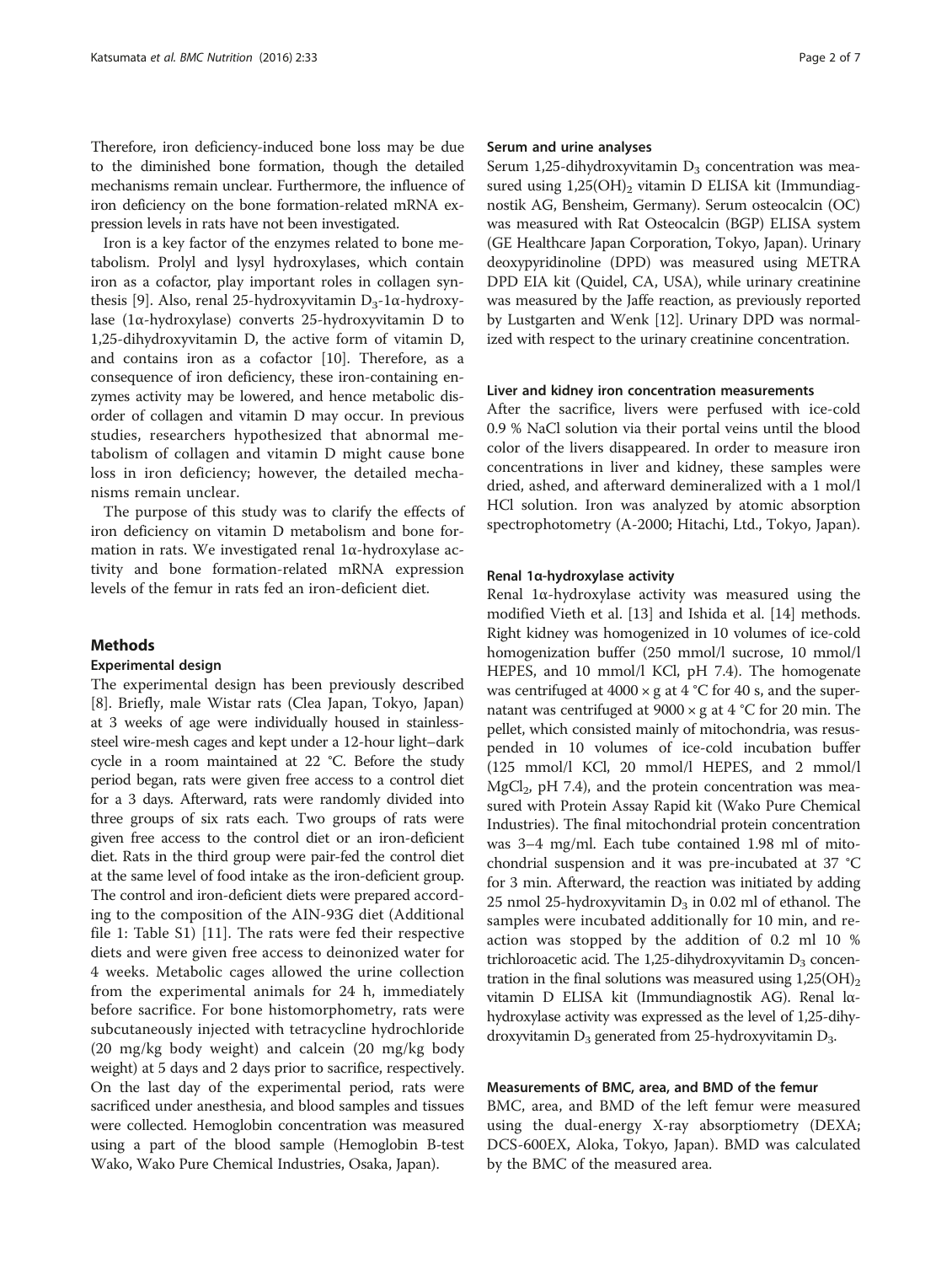# Bone histomorphometry

Bone histomorphometry was performed as described previously [\[8](#page-6-0)]. Briefly, the undecalcified second lumbar vertebra were embedded in methyl methacrylate and 5 μm sections were obtained using a microtome. The bone histomorphometry was performed using a semiautomatic image analyzing system (System Supply, Nagano, Japan) and a fluorescent microscope (Optiphot; Nikon, Tokyo, Japan). The area occupied by the trabecular bone was measured on each section. Standard bone histomorphometrical nomenclatures, symbols, and units were used in this study as described in the report of the American Society for Bone and Mineral Research [\[15\]](#page-6-0).

# Isolation of total RNA and real-time PCR

For the extraction of total RNA, the right femur was homogenized using TRIzol reagent (Life Technologies, CA, USA), and total RNA was isolated from the lysate according to the manufacturer's instructions. The amount and purity of the RNA were assessed using NanoDrop 2000c (Thermo Fisher Scientific, MA, USA). cDNA was synthesized using the High-Capacity RNA-to-cDNA Kit (Applied Biosystems, CA, USA). Real-time PCR was carried out with the TaqMan Gene Expression Master Mix (Applied Biosystems) and TaqMan gene expression assays (Applied Biosystems) for rat runt-related transcription factor 2 (Runx2) (Assay ID: Rn01512298\_m1), rat Osterix (Assay ID: Rn02769744\_s1), rat alkaline phosphatase (ALP) (Assay ID:  $Rn01516028$  m1), rat OC (Assay ID: Rn00566386\_g1), rat type I collagen (Col1a1) (Assay ID: Rn01463848\_m1), and rat β-actin (Assay ID: Rn0066 7869\_m1). Real-time PCR reaction was performed using a StepOne Real-Time PCR System (Applied Biosystems), and mRNA expression levels were normalized to β-actin mRNA levels. The value of control group was considered to be 1.00.

# Statistical analysis

Results are expressed as the mean  $\pm$  SE for each group of 6 rats. Following one-way analysis of variance (ANOVA), Fisher's PLSD test was used to analyze statistically significant differences between the groups. Differences were considered significant when p value was less than 0.05.

# Results

#### Body weight, food intake, and iron deficiency indicators

As previously reported [\[8](#page-6-0)], we have shown that final body weight and food intake were significantly lower in the iron-deficient and pair-fed groups compared with the control group, and there were no significant differences in these parameters between the iron-deficient and pair-fed groups (Additional file [1](#page-5-0): Table S2). Also, we have showed that iron-deficient diet caused severe anemia, which resulted in a greater decrease in hemoglobin and liver iron concentrations, and in an increase in heart weight.

# Bone turnover markers and BMC, area, and BMD of the femur

Similar to our previous study [\[8](#page-6-0)], iron deficiency decreased bone formation and resorption, from the results of bone turnover markers (Additional file [1](#page-5-0): Table S3). Also, irondeficient diet decreased BMC, area, and BMD of the femur.

# Serum 1,25-dihydroxyvitamin  $D_3$  concentration, renal iron concentration, and renal 1α-hydroxylase activity

Serum 1,25-dihydroxyvitamin  $D_3$  concentration was significantly lower in the iron-deficient group in comparison with the control and pair-fed groups, and there was no significant difference in the concentration levels between the control and pair-fed groups (Fig. 1). Renal iron concentration and 1α-hydroxylase activity were significantly lower in the iron-deficient group compared with the control and

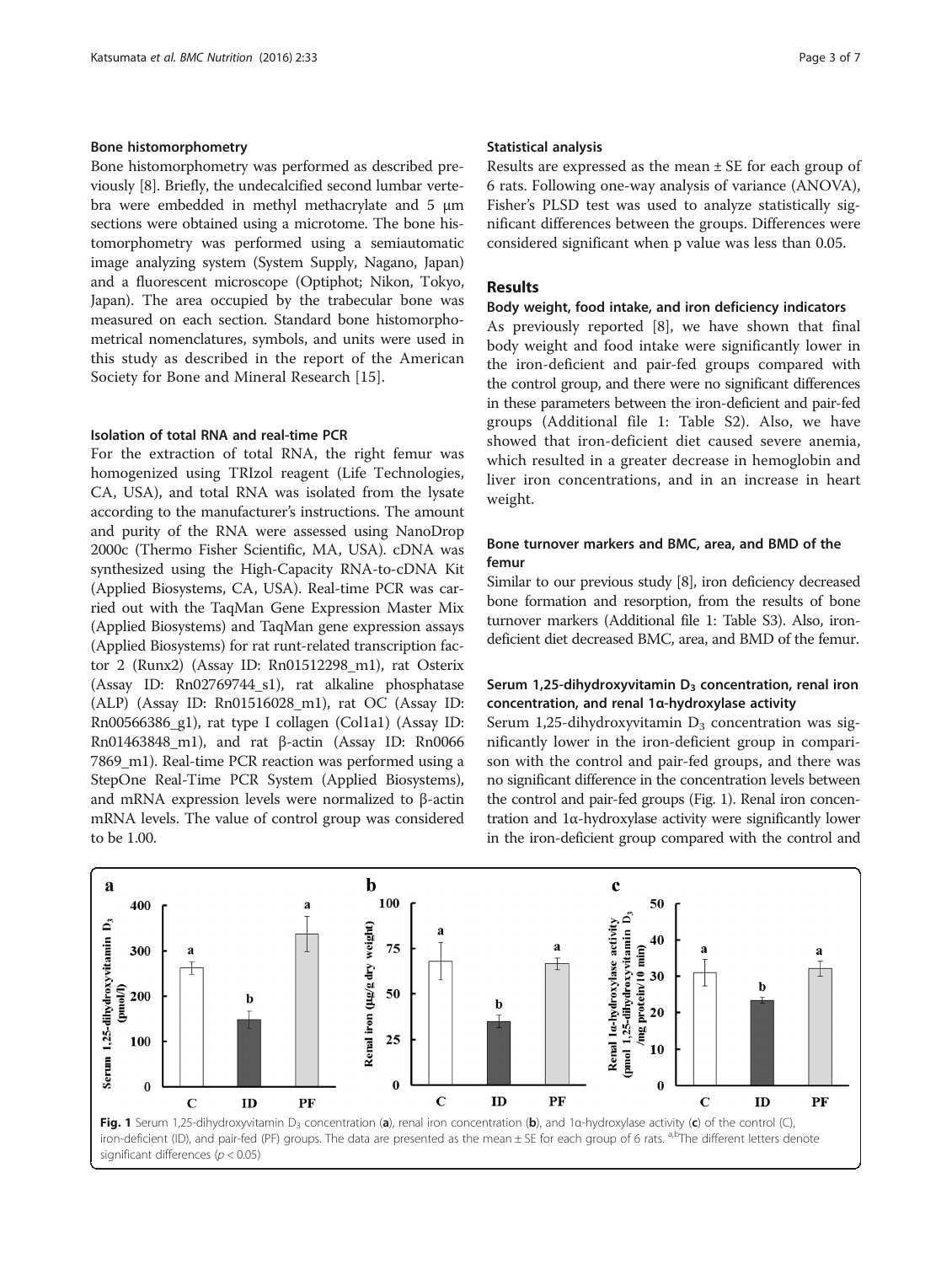pair-fed groups, and there were no significant differences in these factors between the control and pair-fed groups.

#### Bone histomorphometry

Bone volume (BV/TV) and mineral apposition rate (MAR) did not differ between the groups (Fig. [2](#page-4-0)). Mineralizing surface (MS/BS) was significantly lower in the iron-deficient group in comparison with the control and pair-fed groups, and there was no significant difference between the control and pair-fed groups. Compared with the pair-fed group, bone formation rate (BFR/BS) was significantly lower in the iron-deficient group. Osteoblast surface (Ob.S/BS) was significantly lower in the iron-deficient group than in the control group. Osteoclast surface (Oc.S/BS) was significantly lower in the iron-deficient group compared with the pair-fed group. Osteoclast number (N.Oc/BS) tended to be lower in the iron-deficient group compared with the control ( $p = 0.05$ ) and pair-fed ( $p = 0.08$ ) groups.

# The expression of the bone formation-related genes in the femur

The expression of Runx2 and OC was demonstrated to be significantly decreased in the iron-deficient group compared with the control and pair-fed groups (Fig. [3](#page-5-0)). Osterix and ALP mRNA levels were significantly decreased in the iron-deficient and pair-fed groups compared with the control group. Col1a1 mRNA expression was significantly lower in the iron-deficient and pair-fed groups compared with the control group, and tended to be lower in the iron-deficient group compared with the pair-fed group ( $p = 0.06$ ).

# **Discussion**

Our previous studies showed that iron-deficient diet causes a decline in bone formation in rats [\[7, 8\]](#page-6-0). Additionally, iron-deficient diet decreased the concentration of serum Nterminal propeptide of type I collagen, which is one of the sensitive bone formation marker in rats [[16](#page-6-0)]. An in vitro study demonstrated that the chronic deferoxamine treatment suppressed bone sialoprotein, ALP, and OC mRNA expression in primary rat calvaria-derived osteoblasts during differentiation [[6\]](#page-6-0). These results support the hypothesis that iron deficiency results in adverse effects on osteoblastic bone formation, which can cause bone loss. In this study, serum OC concentrations were determined to be significantly lower in the iron-deficient group compared with the control and pair-fed groups. Furthermore, bone histomorphometric parameters indicated a decrease in bone formation in rats fed the iron-deficient diet. MS/BS was significantly lower in the iron-deficient group in comparison with the control and pair-fed groups, BFR/BS was significantly lower in the iron-deficient group compared with the pair-fed group, and Ob.S/BS was significantly lower in the iron-deficient group in comparison with the control group. These results suggest that iron deficiency leads to reduced bone formation, which can cause a decline in BMC and BMD in this study, as previously reported [\[8](#page-6-0)].

Iron deficiency was related to vitamin D status in humans, and it was known as one of the risk factors for vitamin D deficiency [[17\]](#page-6-0). However, Díaz-Castro et al. reported that no significant difference was observed in circulating 25-hydroxyvitamin  $D_3$  concentrations between normal rats and iron-deficient rats [\[16\]](#page-6-0). The active form of vitamin D is 1,25-dihydroxyvitamin  $D_3$ , and in this study, we showed that serum 1,25-dihydroxyvitamin  $D_3$  concentrations were significantly lower in the iron-deficient group than in the control and pair-fed groups. This may suggest that iron deficiency resulted in a mild vitamin D deficiency, and these results agree with the results obtained in our previous study [[8](#page-6-0)]. Dietary vitamin D restriction decreased the linear rate of bone mineral apposition in rats [\[18\]](#page-6-0), and vitamin D receptor knockout mice showed a decrease in bone formation rate [\[19\]](#page-6-0). Thus, a lower serum 1,25-dihydroxyvitamin  $D_3$  concentration caused by iron deficiency may have led to a decrease in BFR/BS and Ob.S/BS observed in this study.

The conversion from 25-hydroxyvitamin  $D_3$  to 1,25dihydroxyvitamin  $D_3$  requires hydroxylation by 1 $\alpha$ hydroxylase in the kidneys. Renal 1α-hydroxylase is located in mitochondria, and contains iron as a cofactor [[10\]](#page-6-0). We speculated that iron deficiency may influence the activity of this enzyme, and consequently, a decline in 1,25-dihydroxyvitamin  $D_3$  may cause a decrease in BMC and BMD. Here, renal iron concentration and 1αhydroxylase activity were significantly lower in the iron-deficient group in comparison with the control and pair-fed groups. These results indicate that iron deficiency decreases renal iron concentration, which further diminishes 1α-hydroxylase activity, leading to a decrease in serum 1,25-dihydroxyvitamin  $D_3$  concentration.

During the osteoblast differentiation, Runx2 and Osterix act as essential transcription factors [[20](#page-6-0), [21](#page-6-0)], and here we showed that Runx2 mRNA level was significantly decreased in the iron-deficient group compared with the control and pair-fed groups, while Osterix mRNA was significantly lower in the iron-deficient group in comparison with the control group. These results indicate that iron deficiency diminishes Runx2 and Osterix expression, which results in Ob.S/BS decrease. Furthermore, Runx2 regulates the several osteoblastic genes expression, including osteopontin, bone sialoprotein, OC, and Col1a1 [[22](#page-6-0)]. We observed that iron deficiency induces downregulation of OC and Col1a1. We previously showed that iron deficiency might cause abnormal collagen synthesis in rats, resulting from a decrease in hydroxyproline content of the femur [\[23](#page-6-0)]. We report here that Col1a1 mRNA expression levels were lower in the iron-deficient group compared with the control group. Downregulation of Col1a1 could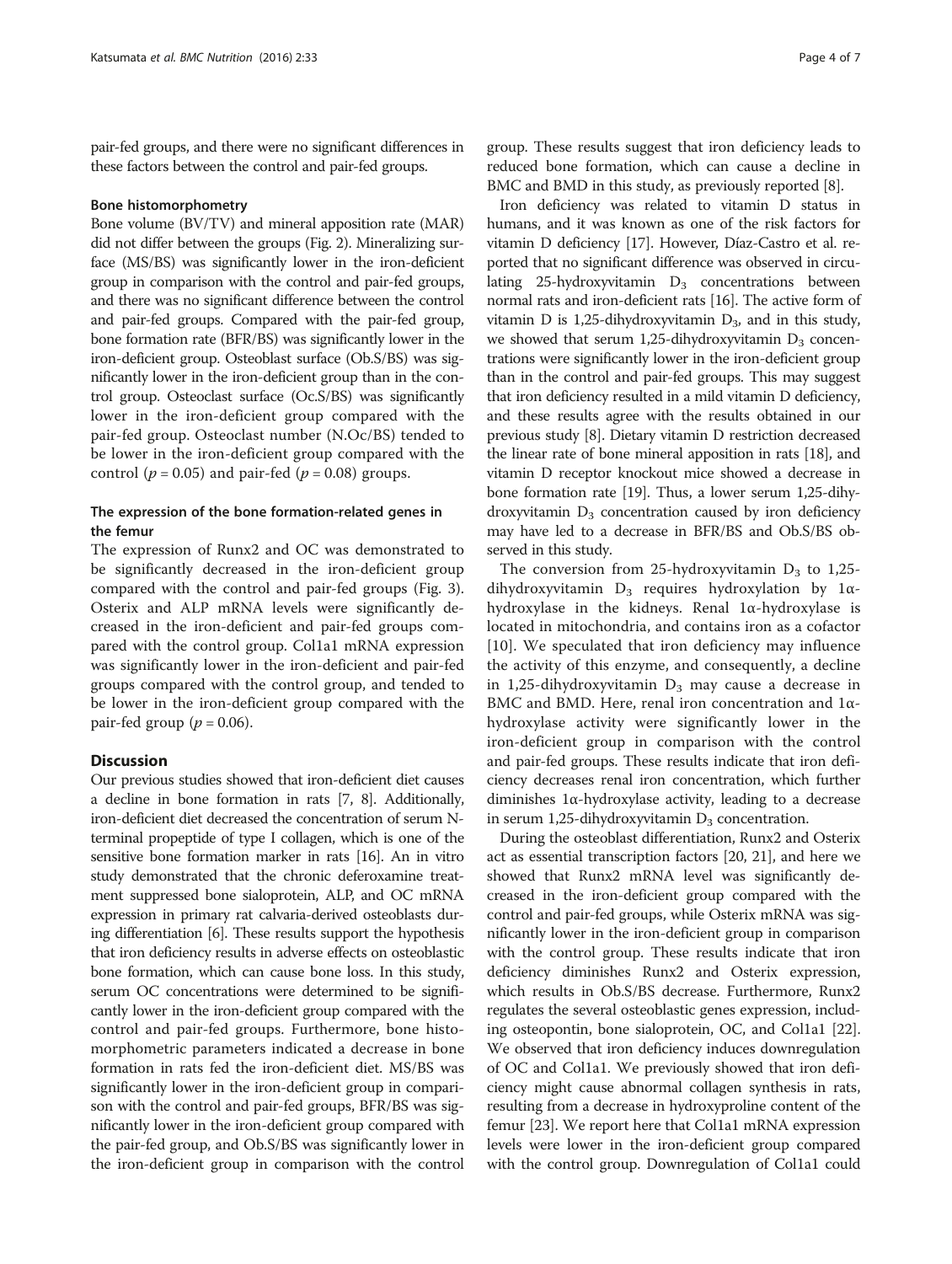be a result of hydroxyproline content decrease observed in the previous study.

Urinary DPD excretion was significantly lower in the iron-deficient group compared with the control and pair-fed groups, Oc.S/BS was significantly lower in the iron-deficient group compared with the pair-fed group, and N.Oc/BS tended to be lower in the iron-deficient group than in the control and pair-fed groups. These results indicate that iron deficiency causes a decrease in bone resorption, which is consistent with the results of

<span id="page-4-0"></span>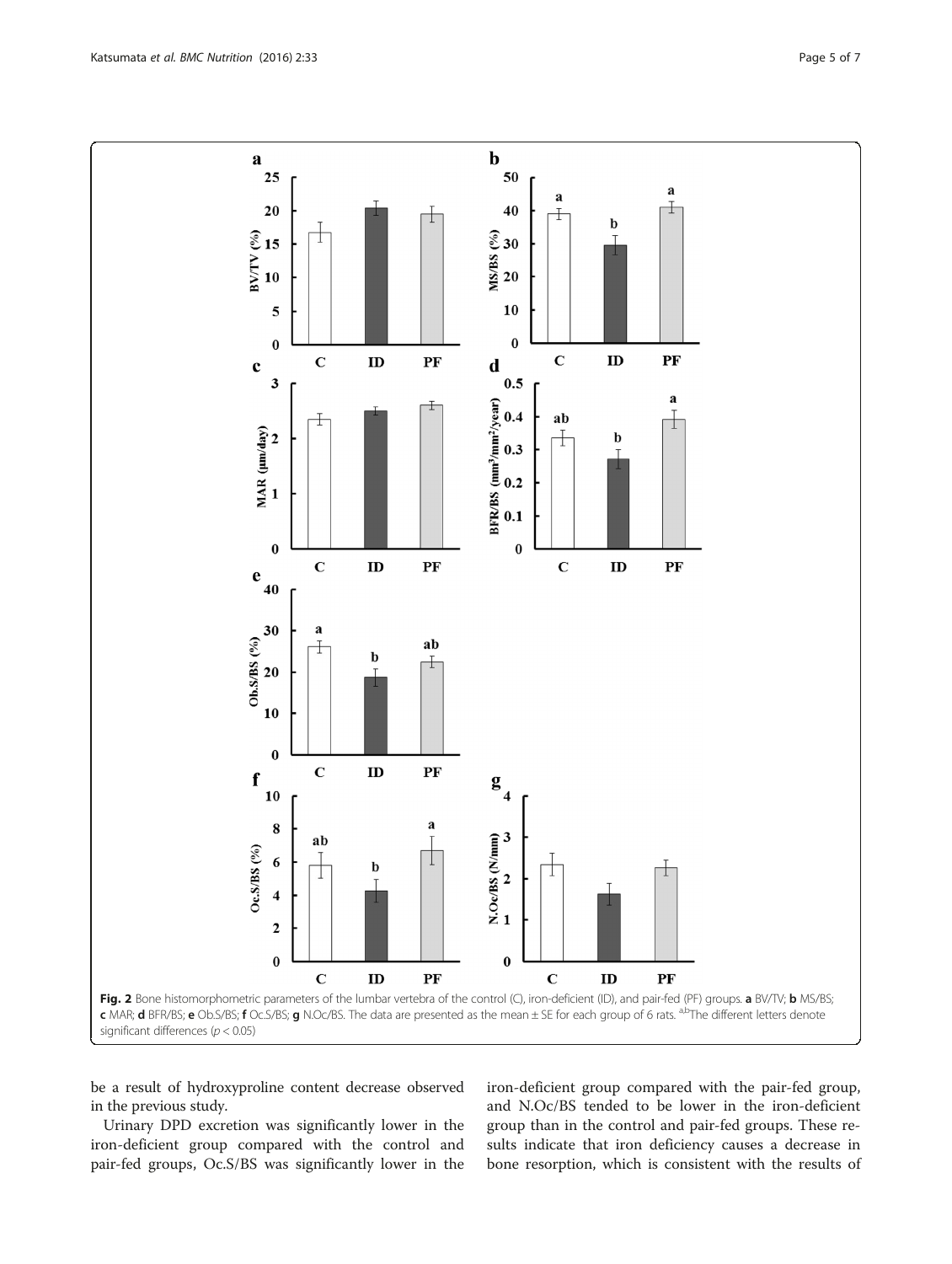<span id="page-5-0"></span>

our previous study [\[8](#page-6-0)]. However, Díaz-Castro et al. reported that iron deficiency increases the serum concentrations of tartrate-resistant acid phosphatase and Cterminal telopeptides of type I collagen in rats [\[16](#page-6-0)], which leads to the opposite conclusions about the influence of iron deficiency on bone resorption process. Díaz-Castro et al. reported that hemoglobin concentration of the iron-deficient rats was decreased to ~60 % compared with the control rats. In contrast, this study showed that the hemoglobin concentrations of the irondeficient group were greatly decreased to  $\sim$ 26 % compared with the control group and to  $\sim$  24 % compared with the pair-fed group. These results showed that the degree of iron deficiency anemia might have been more severe in the iron-deficient rats of this study than in those of the study of Díaz-Castro et al. [\[16\]](#page-6-0). Therefore, we suggest that the differences in bone resorption between our study and the study of Díaz-Castro et al. [\[16](#page-6-0)] were caused by the different degrees of anemia, but detailed studies are needed in the future, in order to clarify bone resorption mechanisms resulting from the iron deficiency.

Iron deficiency anemia as severe as in the irondeficient rats of this study is perhaps rare in human subjects. However, iron deficiency has been one of the risk factors for impaired vitamin D metabolism in humans [[17\]](#page-6-0). Therefore, even in humans, continuous lower iron intake and/or severe iron deficiency may affect vitamin D metabolism, resulting in substantial bone loss. Iron deficiency is an important worldwide health problem and bone disorders such as osteoporosis and osteopenia are also highly prevalent. Thus, our findings might be

expected to provide further beneficial information for prevention of bone disorders.

# Conclusions

We examined the effects of iron-deficient diet on renal 1α-hydroxylase activity and femoral mRNA expression of bone formation-related genes in rats. Decrease in renal 1α-hydroxylase activity caused a decline in serum 1,25-dihydroxyvitamin  $D_3$  levels, which diminished bone formation in iron-deficient rats. Furthermore, iron deficiency-induced downregulation of Runx2 and Osterix may influence osteoblast differentiation.

# Additional file

[Additional file 1: Table S1.](dx.doi.org/10.1186/s40795-016-0072-8) Composition of the experimental diets. Table S2. Body weight, food intake, hemoglobin, heart weight, and liver iron concentration. Table S3. Bone turnover markers and BMC, area, and BMD of the femur. (DOC 32 kb)

#### Abbreviations

1α-hydroxylase, 25-hydroxyvitamin D3-1α-hydroxylase; ALP, alkaline phosphatase; ANOVA, analysis of variance; BFR/BS, bone formation rate; BMC, bone mineral content; BMD, bone mineral density; BV/TV, bone volume; Col1a1, type I collagen; DEXA, dual-energy X-ray absorptiometry; DPD, deoxypyridinoline; MAR, mineral apposition rate; MS/BS, mineralizing surface; N.Oc/ BS, osteoclast number; Ob.S/BS, osteoblast surface; OC, osteocalcin; Oc.S/BS, osteoclast surface; Runx2, runt-related transcription factor 2

#### Acknowledgments

The authors thank Dr. Yoshiko Ishimi (National Institute of Health and Nutrition, Tokyo, Japan) for support in measuring BMC, area, and BMD of the femur.